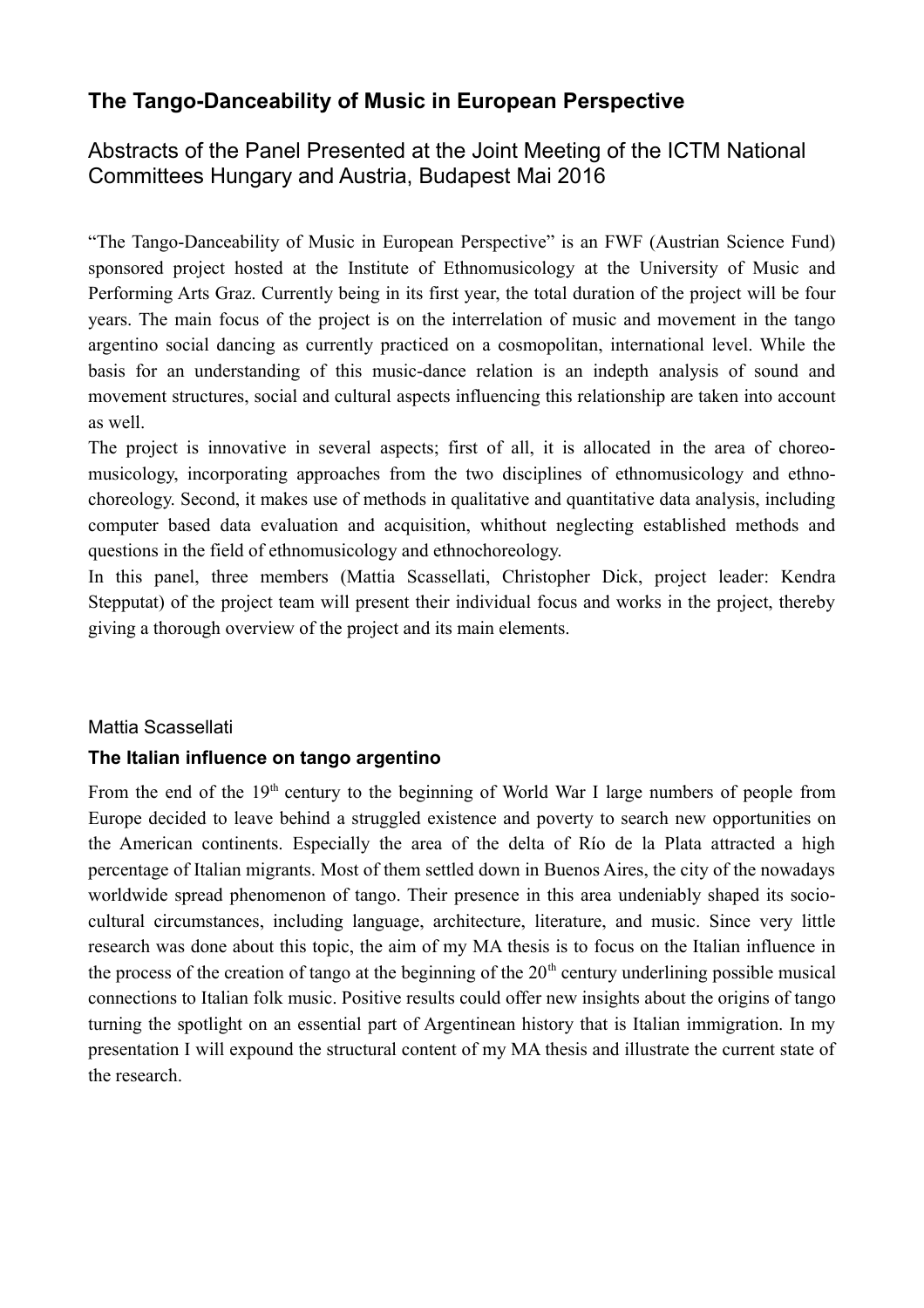### Christohper Dick **Motion Capture Research for Music Dance Interrelationship**

Trying to understand the intricate relationship of movement and music demands knowledge of all its constituting parts on several levels of granularity. From the overall form of the music, to the smallest rhythmical facet, each aspect defines how dancers realize the sound and move. Especially in the field of dance the factors determining this connection can happen within fractions of a second. To understand these events and how musical parameters let dancers recognize music as 'danceable', Motion Capture (MoCap) can help by capturing movement in 3D space together with the music. This allows to reconstruct a performance down to the level of microseconds, which then can be re-related to musical parameters. In what ways MoCap technology can support ethnomusicological research, and what kind of problems arise with movement analysis in the special case of tango argentino, will be the topic of this presentation.

## Kendra Stepputat **Tango Argentino in Europe – European Tango in Argentina?**

Tango Argentino as a socially practiced dance and music culture has been established in Europe roughly 100 years ago. It made its way from Argentina to Paris, further on to all major European capitals and beyond, causing the creation of new music and dance styles like the ballroom tango or Finnish tango. The tango argentino also had a strong impact on fashion vogues, and its images and klischees have become a steady part of European popular culture in the  $20<sup>th</sup>$  and  $21<sup>st</sup>$  century. The term "argentino" signifies of course that this dance and music culture was born and nurtured in Argentina, in particular in the capital Buenos Aires. Yet, on many levels, historically, socially and culturally, European influences have shaped the genesis and development of the genre. In fact, a constant back and forth between Europe and Argentina of tango trends and vogues is recognizeable. In this presentation, I want to show, that a research focus on tango argentino as practiced in Europe gives fundamental insights into the current international state of tango argentino practice. The main focus of my presentation will be on the tango development in the late  $20<sup>th</sup>$  and early  $21<sup>st</sup>$  century, taking into consideration tango tourism both to Europe and to Argentina as well as international social network structures among tango dancers that connect both places into a dynamic whole.